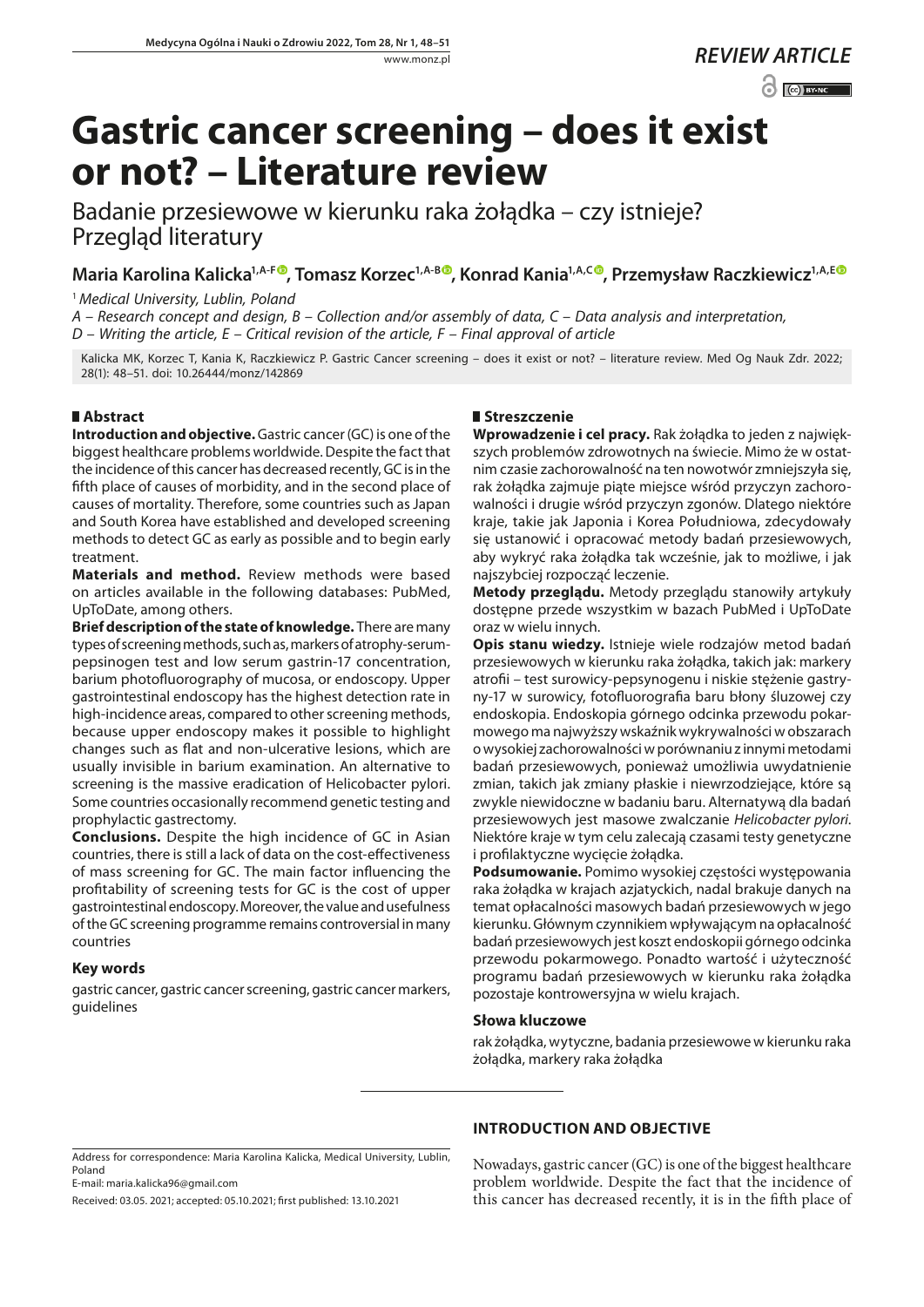causes of morbidity, and in the second place of causes of mortality. [1]

**Risk factors.** Both environmental and genetic factors affect GC. The cirrent study distinguishes between modifiable and non-modifiable factors. The non-modifiable factors include age and gender. GC can be divided according to its location into cardia and non-cardia GC. Risk factors are presented in Table 1 [1–2].

| <b>Table 1.</b> Risk factors for cardia and non-cardia GC |
|-----------------------------------------------------------|
|-----------------------------------------------------------|

| Risk factors for cardia GC                                                                                    | Risk factors for noncardia GC                                                                                                                                                   |
|---------------------------------------------------------------------------------------------------------------|---------------------------------------------------------------------------------------------------------------------------------------------------------------------------------|
| Age<br>Male gender<br>Cigarette smoking<br>Race (depending on location)<br><b>Family history</b><br>Radiation |                                                                                                                                                                                 |
| Obesity<br>GERD (Gastro-Oesophageal Reflux<br>Disease)                                                        | Helicobacter pylori infection<br>Low socio-economic status<br>Excessive consumption of salted and<br>smoked dishes<br>Deficiency in the consumption of<br>vegetables and fruits |

**Prevention.** Gastric cancer prevention includes primary and secondary prevention. Primary prevention is based on reducing the incidence of GC. Secondary prevention is based on the earliest possible detection of the disease and the earliest possible initiation of treatment. Some methods of primary and secondary prevention of GC are presented in Table 2 [2].

**Table 2.** Methods of primary and secondary prevention of GC

| Smoking cessation                                                     | Elimination of one of the most common<br>causes of GC and other health diseases.                                                      |
|-----------------------------------------------------------------------|---------------------------------------------------------------------------------------------------------------------------------------|
| Reducing salt intake                                                  | Elimination of one of the risk factors for<br>GC and cardiovascular diseases.                                                         |
| Increasing fruit and vegetable intake                                 | This link is still unclear.                                                                                                           |
| Mediterranean diet, higher intake of<br>fibres, and physical activity | This link is still unclear.                                                                                                           |
| Eradication of Helicobacter pylori                                    | One of the meta-analysis of 7<br>randomized studies has demonstrated<br>that treatment of H. pylori can reduce<br>GC risk by 35%. [3] |
| Intake of NSAIDs and statins                                          | Observational studies are still ongoing.                                                                                              |
| Secondary prevention                                                  | Secondary prevention is discussed in<br>detail in this article.                                                                       |
|                                                                       |                                                                                                                                       |

Therefore, some countries, such as Japan and South Korea, have established and developed screening methods to detect GC as early as possible and to begin early treatment aimed at preventing the serious consequences of this disease and reducing mortality [4].

## **OBJECTIVE**

The aim of this study is to describe and discuss the effectiveness of screening methods, which however, are used in only a small part of the world. The study material consisted of publications found in the PubMed, UpToDate base and Google Scholar databases. In order to find the proper publications, the search was conducted with the use of a combination of key words, e.g. gastric cancer, gastric cancer screening, gastric cancer markers, guidlines.

#### **DESCRIPTION OF THE STATE OF KNOWLEDGE:**

It should be mentioned at the outset that the value and usefulness of a screening programme remains controversial; nevertheless, in some countries, such as: Japan, Venezuela and Chile, this strategy is being practiced. However, many countries still do not recommend screening for GC and no action is taken to make this change. [4]

**Asian countries.** The progression of GC from early to advanced stage is approximately 44 months. [5] The appropriate cut-off age for individual countries depend on the local incidence of GC. Asian countries are countries at high risk of GC and the cut-off age is approximately 40 years. Generally, worldwide the incidence is higher in men, which makes these tests more recommended to men over the age 40. Despite the very strong link between Helicobacter pylori infection and GC, screening tests are recommended not only for people with a positive Helicobacter pylori test, for example, gastric atrophy, which can result in the development of GC, and may reduce the detection of Helicobacter pylori in available tests. A screening programme should be also offered to first-degree relatives of patients with GC. Occasionally, some countries recommend genetic testing and prophylactic gastrectomy. [4–5]

In 1960, Japan recommended photofluorography as the only recognized screening method. In 2013, Helicobacter pylori eradication was added to the reimbursed screening programme. In Japan, upper-endoscopy and the serumpepsinogen test have become another screening method, while in South Korea, the standard screening test is photofluorography in conjuction with upper endoscopy. In addition in Korea, mass screening for GC has unfortunately not been assessed in a randomised controlled trial. Kazachstan has also established as a GC screening method bi-annual upper endoscopy for the age group 50–60. In Singapore and Taiwan screening is used effectively only at high-risk groups, by using the serum-pepsinogen test and a questionnaire, serum concentration of PGI and upper endoscopy. In China, despite the high incidence of GC, there is no GC screening programeme [4–6].

**Types of screening methods.** There are several types of screening methods: markers of atrophy, barium photofluorography of mucosa, or endoscopy. [5] The intestinal type of gastric cancer very often develops on the basis of atrophic gastritis. It was observed that atrophic gastritis causes a decrease in the production of a protein called – pepsinogen I. There are two immunological types of this protein – PGI and PGI; however, in atrophic gastritis – PGI level decreases significantly, caused by the loss of fundic gland mucosa. Research suggests that the serum PGI/PGII ratio can be useful as a marker of the future development of GC [5, 7]. This method, called the serum-pepsinogen test, is very popular in Japan where a PGI concentration below 70 mg/L and a PGI/PGII ratio below 3/0 are the cut-off values for atrophic gastritis [7–8].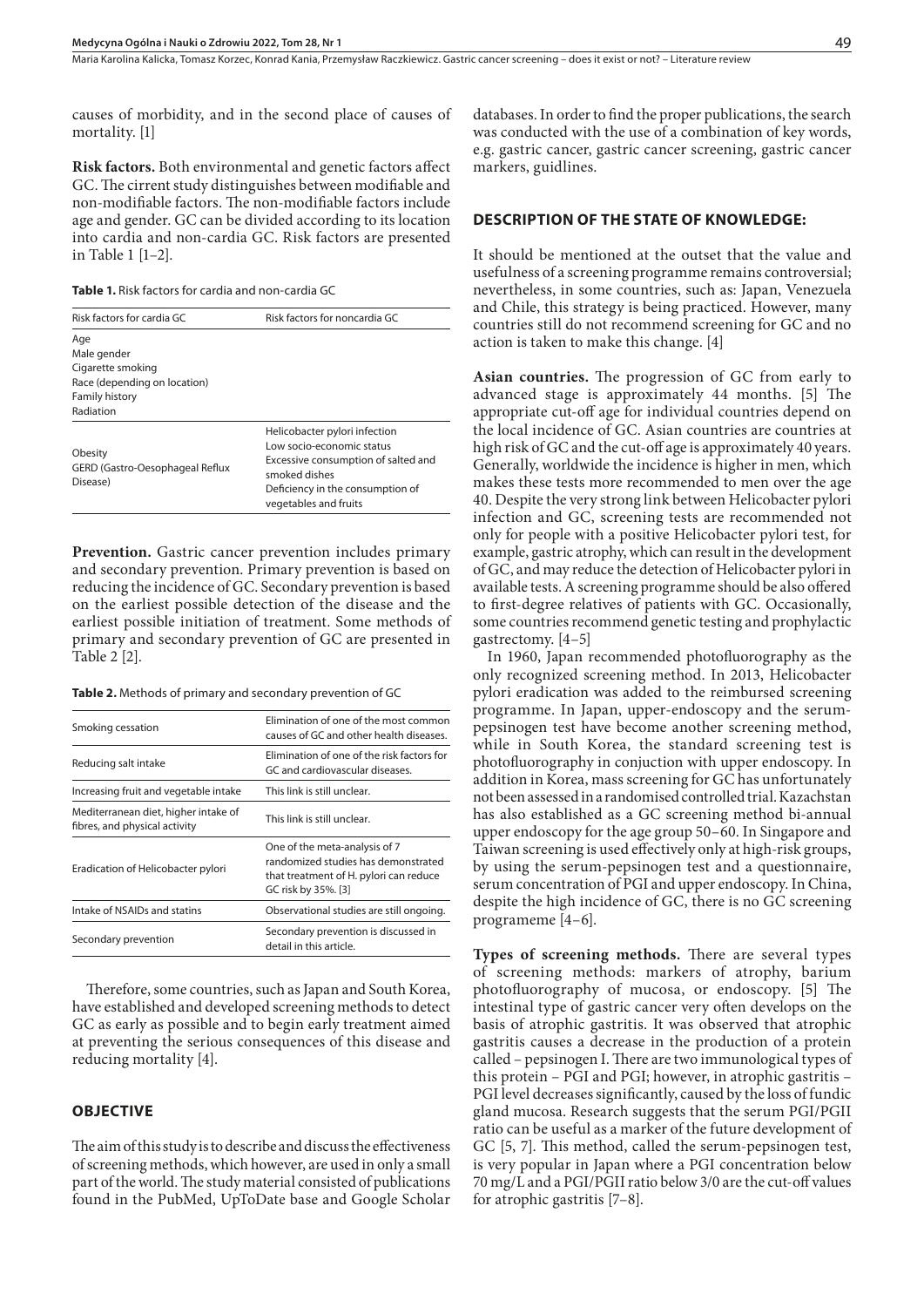Chronic gastritis and atrophic gastritis caused by Helicobacter pylori, could reduce production of ghrelin, through low serum may precide GC and be used as a marker of development of GC. One of the case-control Chinese study confirmed the link between low serum gastrin-17 concentration and atrophic gastritis. What is important, level of gastrin-17 concertation did not distinguish between early and advanced GC. [9] Antigastric parietal cell antibodies may result from the process of carcinogenesis, but they are usually used in addition to other markers. [5]

As already mentioned, photofluorography has been used for screening of GC in Japan since the 1960s. Generally, compared to other screening methods, photofluorography privides the best results, although there is no published randomized trial to confirm this. Suspicious changes that should be subjected to more detailed endoscopic analysis include: decreased calibre of lumen, stenosis, deformity, rigidity, indentation, the presence of a niche or a filling defect in the wall, flattening of the randwall, barium pooling, irregularity in the gastric area, change in gastric fold, or the presence of a polypoid lesion [5]. Compared to other screening methods, upper gastrointestinal endoscopy has the highest detection rate in high-incidence areas, and is extremely popular in Japan, Venezuela and Korea. Upper endoscopy makes it possible to highlight changes, such as flat and non-ulcerative lesions, which are usually invisible in barium examination. [2, 5]

Nowadays, there are new and more advanced types of endoscopy, thanks to which the sensitivity of detecting early gastric cancer increases. The following deserve attention: chromoendoscopy, magnifying endocscopy, narrow band imaging, and confocal endomicroscopy. Standard chromoendoscopy is performed using indigo carmine dye for contrast enhancement, which definitely makes it easier to detect gastric lesions. Indigo carmine can be applied directly to the mucosa. Another important type of endoscopy that is constantly developing is highresolution imaging – magnifying endocscopy [10]. One study, however, has shown that second-generation narrow band imaging (2G-NBI) did not increase the early gastric cancer detection rate over conventional endocsopy. Confirmatory research is still ongoing [11]. Of importance is the discovery of probe-based confocal laser endomicroscopy – pCLE), which can increase the yield of endoscopic biopsy for gastric cancer compared to white light endoscopy. The basis for this finding was the detected greater number of neoplastic cells with the use of pCLE, compared to white light endoscopy [12].

An alternative to screening is the massive eradication of Helicobacter pylori. However, only those patients whose GC is associated with H. pylori infection would benefit from this approach. One US study showed the potential costeffectiveness of screening and eradication of Helicobacter pylori in high-risk populations. Fuhermore, it has been proven that antigastric parietal cell antibodies are strongly related to a high risk of atrophic gastritis. It is worth mentioning that this link was much stronger among Helicobacter pylorinegative patients ( $OR = 11.3$ ) than among Helicobacter pylori-positive (OR = 2.6) patient [3, 13]. According to the Taipei global consensus, it has been established that the eradication of H. pylori reduces the risk of GC among asymptomatic patients. First-degree relatives of patients with GC should also be tested and if the test proves to be positive,

eradication should be offered. In the future, mass screening of populations at high risk should be considered [14].

#### **CONCLUSIONS**

Despite the high incidence of GC in Asian countries, there is still a lack of data on the cost-effectiveness of mass screening for GC. According to one study from Singapore, it can be concluded that it is highly profitable to perform GC screening only in moderate and high risk groups – screening endoscopy every 2 years. The main factor influencing the profitability of screening tests for GC is the cost of upper gastrointestinal endoscopy [5, 15].

In conclusion, it is extremely important to search for new and more effective screening methods for GC and risk factors, so that in the future GS will not be the main cause of morbidity and mortality. Numerous studies are currently underway to determine whether mass screening programmes are cost effective and effective enough to be disseminated on a larger scale [14, 16].

### **REFERENCES**

- 1.Eusebi LH, Telese A, Marasco G, Bazzoli F, Zagari R. Gastric cancer prevention strategies: A global perspective. Journal of Gastroenterology and Hepatology. 2020; 35(9): 1495–1502. doi: 10.1111/jgh.15037
- 2.Karimi P, Islami F, Anandasabapathy S, Freedman N, Kamangar F. Gastric Cancer: Descriptive Epidemiology, Risk Factors, Screening, and Prevention. Cancer Epidemiology, Biomarkers&Prevention. 2014; 23(5): 700–713. doi: 10.1158/1055-9965.EPI-13-1057
- 3.Fuccio L, Zagari RM, Eusebi LH, Laterza L, Cennamo V, Ceroni L, et al. Meta-analysis: can Helicobacter pylori eradication treatment reduce the risk for gastric cancer? Annals of Internal Medicine. 2009; 151(2): 121–128. doi: 10.7326/0003-4819-151-2-200907210-00009
- 4.Sano, T. Gastric cancer: Asia and the world. Gastric Cancer. 2017; 20: 1–2. doi: 10.1007/s10120-017-0694-9
- 5.Leung WK, Wu M, Kakugawa Y, Kim JJ, Yeoh K, Goh KL, et al. Screening for gastric cancer in Asia: current evidence and practice. The Lancet Oncology. 2008; 9(3): 279–87. doi: 10.1016/S1470-2045(08)70072-X
- 6.Pasechnikov V, Chukov S, Fedorov E, Kikuste I, Leja M. Gastric cancer: Prevention, screening and early diagnosis. World Journal of Gastroenterology. 2014; 20(38): 13842–13862. doi: 10.3748/wjg.v20. i38.13842
- 7.Hamashima C. Systematic Review Group and Guideline Development Group for Gastric Cancer Screening Guidelines. Update version of the Japanese Guidelines for Gastric Cancer Screening. Japanese Journal of Clinical Oncology. 2018; 48(7): 673–683. doi: 10.1093/jjco/hyy077
- 8.Chen, Xian-Zhe, Huang, Cheng-Zhi, Hu, Wei-Xian, Liu, Ying, Yao, Xue-Qing. Gastric Cancer Screening by Combined Determination of Serum Helicobacter pylori Antibody and Pepsinogen Concentrations. Chinese Medical Journal. 2018; 131(10): 1232–1239. doi: 10.4103/0366- 6999.231512
- 9.Yu G, Wang GX, Wang HG, Mo FF, Tang BB. The value of detecting pepsinogen and gastrin-17 levels in serum for pre-cancerous lesion screening in gastric cancer. Neoplasma. 2019; 66(4): 637–640. doi: 10.4149/neo\_2018\_180825N647
- 10.Pérez-Mendoza A,. Zárate-Guzmán ÁM, Galvis García ES, Sobrino Cossío S, Djamus Birch J. Aplicación de la endoscopia sistemática alfanumérica codificada más cromoendoscopia para la detección de lesiones precancerosas gástricas y cáncer gástrico temprano en sujetos con riesgo promedio de cáncer gástricoSystematic alphanumeric-coded endoscopy versus chromoendoscopy for the detection of precancerous gastric lesions and early gastric cancer in subjects at average risk for gastric cancer. Revista de Gastroenterología de México. 2018; 83(2): 117–124. doi: 10.1016/j.rgmx.2017.06.004
- 11.Yoshida N, Doyama H, Yano T, et al. Early gastric cancer detection in high-risk patients: a multicentre randomised controlled trial on the effect of second-generation narrow band imaging. Gut. 2021; 70: 67–75. doi: 10.1136/gutjnl-2019-319631